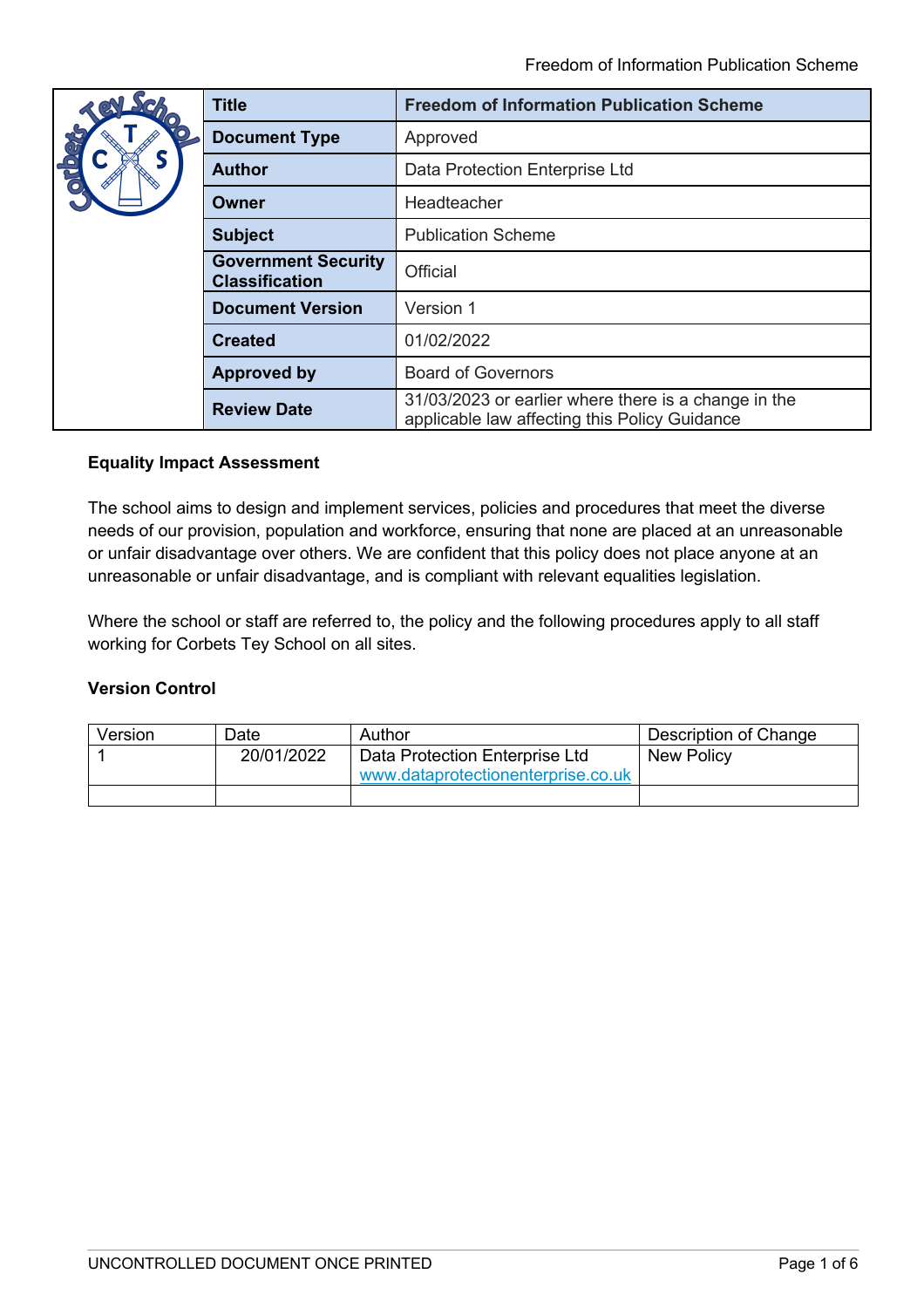#### **Introduction**

The Freedom of Information Act 2000 (FOIA) requires the School to adopt and maintain a publication scheme so that information can be easily identified and accessed by members of the public.

In this guide you can view the available information, where it can be obtained and if there is a charge. Please take a look at the publication scheme and the information on the website before making a freedom of information request, to see whether the information you require is included. If the information you wish to see is not included in the scheme you are still able to make a request under general right of access.

The publication scheme guides you to information which we currently publish (or have recently published) or which we will publish in the future. This is split into classes of information:

- Who we are and what we do
- What we spend and how we spend it
- What our priorities are and how we are doing
- How we make decisions
- Our policies and procedures
- Lists and registers
- The services we offer

This publication scheme conforms to the model scheme for schools approved by the Information Commissioner.

#### **Written Requests**

Information held by the school that is not published under this Scheme can be requested in writing when its provision will be considered in accordance with the provisions of the Freedom of Information Act.

If we are unable to provide the information requested, we will do all we can to advise you as to how you might obtain the information elsewhere or in a different way to bring the costs within the cost limit.

# **Publication Scheme**

Guide to information available from Corbets Tey school under the model publication scheme.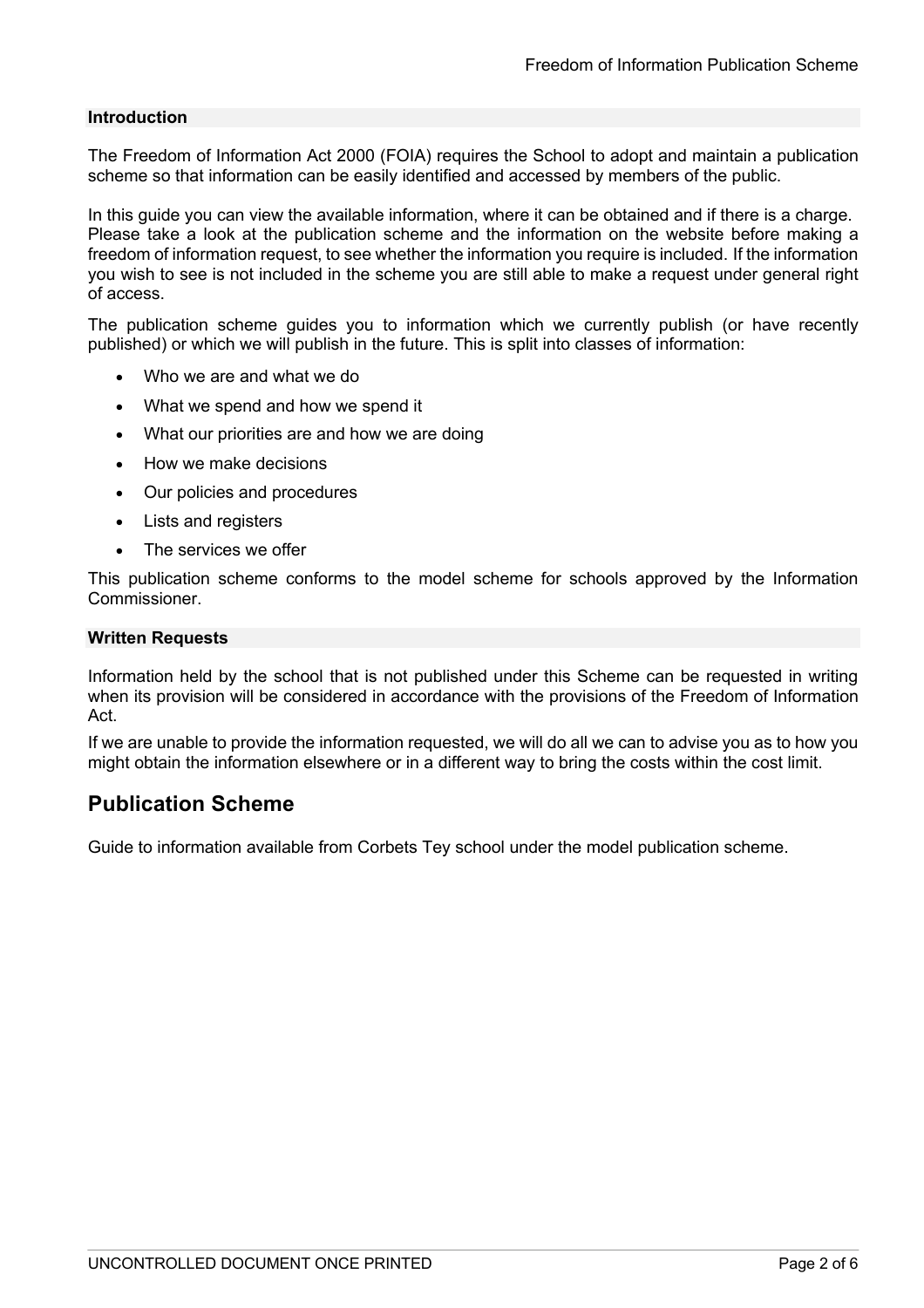**Class 1 - Who we are and what we do** (organisational information, structures, locations and contacts)

| <b>Information Requested</b>                                                             | <b>Available From</b>         | <b>Charge</b> |
|------------------------------------------------------------------------------------------|-------------------------------|---------------|
| Who's who in the School                                                                  | Website                       | Free          |
| Who's who on the governing body/board of governors<br>and the basis of their appointment | Website                       | Free          |
| Instrument of Government/Articles of Association                                         | Website                       | Free          |
|                                                                                          | Hard Copy - Contact<br>School | 20p/sheet     |
| <b>School Prospectus and Curriculum</b>                                                  | Website                       | Free          |
|                                                                                          | Hard Copy - Contact<br>School | 20p/sheet     |
| <b>Annual Report</b>                                                                     | Website                       | Free          |
| School session times and term dates                                                      | Website                       | Free          |
| Address of the school and contact information                                            | Website                       | Free          |

**Class 2 – What we spend and how we spend it** (Financial information relating to projected and actual income and expenditure, procurement, contracts and financial audit)

| <b>Information Requested</b>                | <b>Available From</b>      | <b>Charge</b> |
|---------------------------------------------|----------------------------|---------------|
| Annual budget plan and financial statements | Website                    | Free          |
|                                             | Hard Copy - Contact School | 20p/sheet     |
| <b>Capital Funding</b>                      | Website                    | Free          |
|                                             | Hard Copy - Contact School | 20p/sheet     |
| Financial audit reports                     | Website                    | Free          |
|                                             | Hard Copy - Contact School | 20p/sheet     |
| Details of expenditure items over £2,000    | Website                    | Free          |
|                                             | Hard Copy - Contact School | 20p/sheet     |
| <b>Procurement and Contracts</b>            | <b>Contact School</b>      | Free          |
|                                             | <b>Hard Copy</b>           | 20p/sheet     |
| Pay Policy                                  | On request - Contact       | Free          |
|                                             | School                     |               |
|                                             | <b>Hard Copy</b>           | 20p/sheet     |
| Staff allowances and expenses               | On request - Contact       | Free          |
|                                             | School                     |               |
|                                             | <b>Hard Copy</b>           | 20p/sheet     |
| Staffing, pay and grading structure         | On request - Contact       | Free          |
|                                             | School                     |               |
|                                             | Hard Copy                  | 20p/sheet     |
| Governors' allowances, total payments       | On request - Contact       | Free          |
|                                             | School                     |               |
|                                             | <b>Hard Copy</b>           | 20p/sheet     |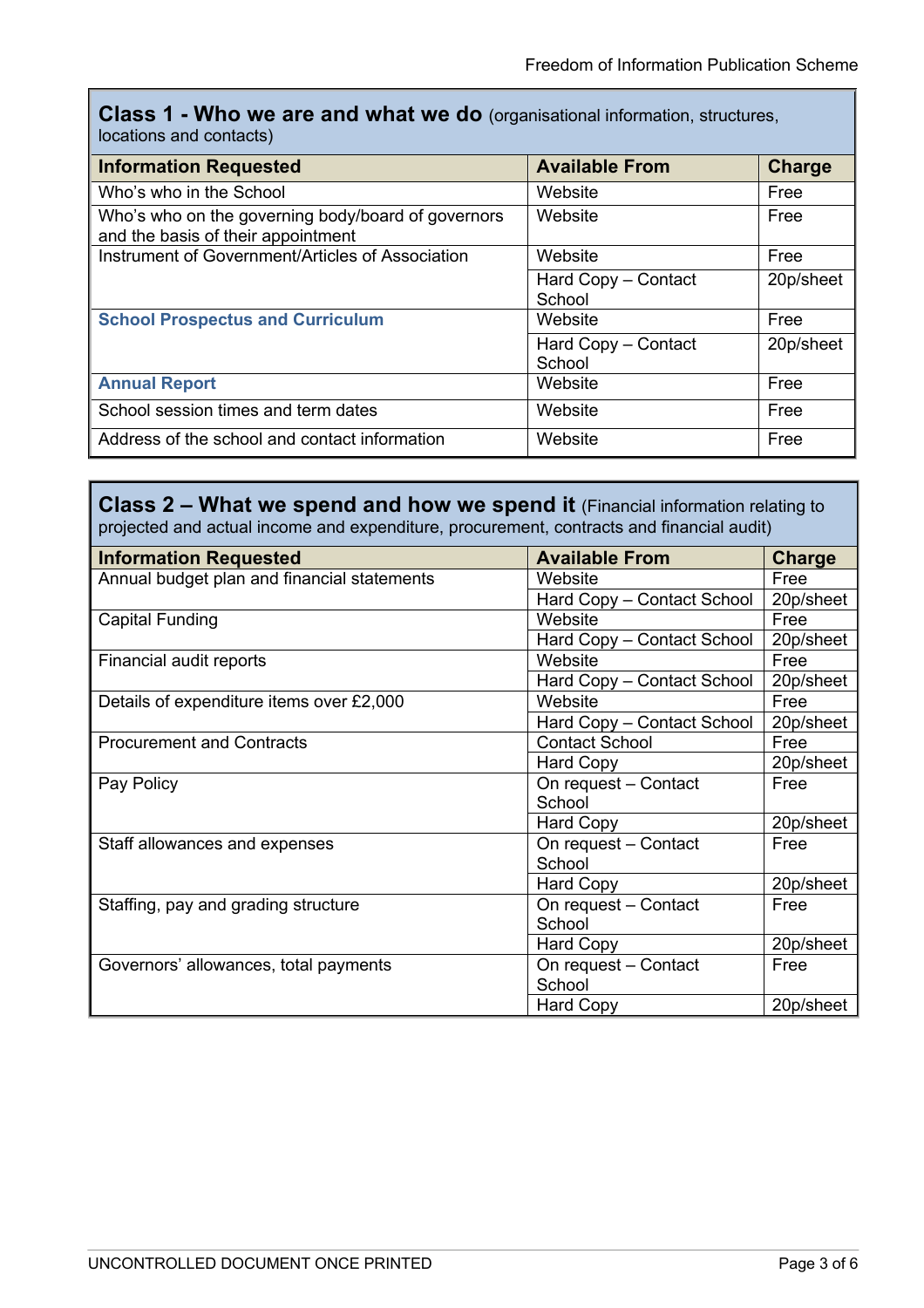### **Class 3 – What our priorities are and how we are doing** (Strategies and plans, performance indicators, audits, inspections and reviews)

| <b>Information Requested</b>                                                                                                                                            | <b>Available From</b>      | <b>Charge</b> |
|-------------------------------------------------------------------------------------------------------------------------------------------------------------------------|----------------------------|---------------|
| Strategy and performance information                                                                                                                                    | Website                    | Free          |
|                                                                                                                                                                         | Hard Copy - Contact School | 20p/sheet     |
| The school's future plans (proposals for and any<br>consultation on the future of the School, such as a<br>change in status Safeguarding and young person<br>protection | Website                    | Free          |
| Assessments                                                                                                                                                             | Website                    | Free          |
|                                                                                                                                                                         | Hard Copy - Contact School | 20p/sheet     |
| Inspections and reviews                                                                                                                                                 | Website                    | Free          |

# **Class 4 – How we make decisions** (Decision making processes and records of decisions)

| <b>Information Requested</b>                           | <b>Available From</b>      | <b>Charge</b> |
|--------------------------------------------------------|----------------------------|---------------|
| Admissions Policy/Decisions (not individual admission  | Website                    | Free          |
| decisions)                                             | Hard Copy - Contact School | 20p/sheet     |
| Agendas and minutes of meetings of the governing       | Website                    | Free          |
| body and its committees (This will exclude information |                            |               |
| that is properly regarded as private to the meetings)  |                            |               |

### **Class 5 – Our Policies and Procedures** (Current protocols, policies and procedures for delivering our services and responsibilities)

| <b>Information Requested</b> | <b>Available From</b> | Charge |
|------------------------------|-----------------------|--------|
| Policies                     | Website               | Free   |
| Charging regimes             | Website               | Free   |

# **Class 6 – Lists and Registers** (Currently maintained lists and registers only (this does not include the attendance register).

| <b>Information Requested</b>                     | <b>Available From</b>       | <b>Charge</b> |
|--------------------------------------------------|-----------------------------|---------------|
| Curriculum circulars and statutory instruments   | On request - Contact School | Free          |
| FOI Disclosure Logs                              | On request - Contact School | Free          |
| <b>Asset Register</b>                            | On request - Contact School | Free          |
| Any information the school is currently legally  | On request - Contact School | Free          |
| required to hold in publicly available registers | <b>Hard Copy</b>            | 20p/sheet     |

# **Class 7 – The Services we Offer** (Information about the services we offer, including leaflets, guidance and newsletters produced for the public and businesses)

| <b>Information Requested</b>                         | <b>Available From</b> | <b>Charge</b> |
|------------------------------------------------------|-----------------------|---------------|
| Extra-curricular activities                          | Website               | Free          |
| Out of school clubs                                  | Website               | Free          |
| School publications, leaflets, books and newsletters | Website               | Free          |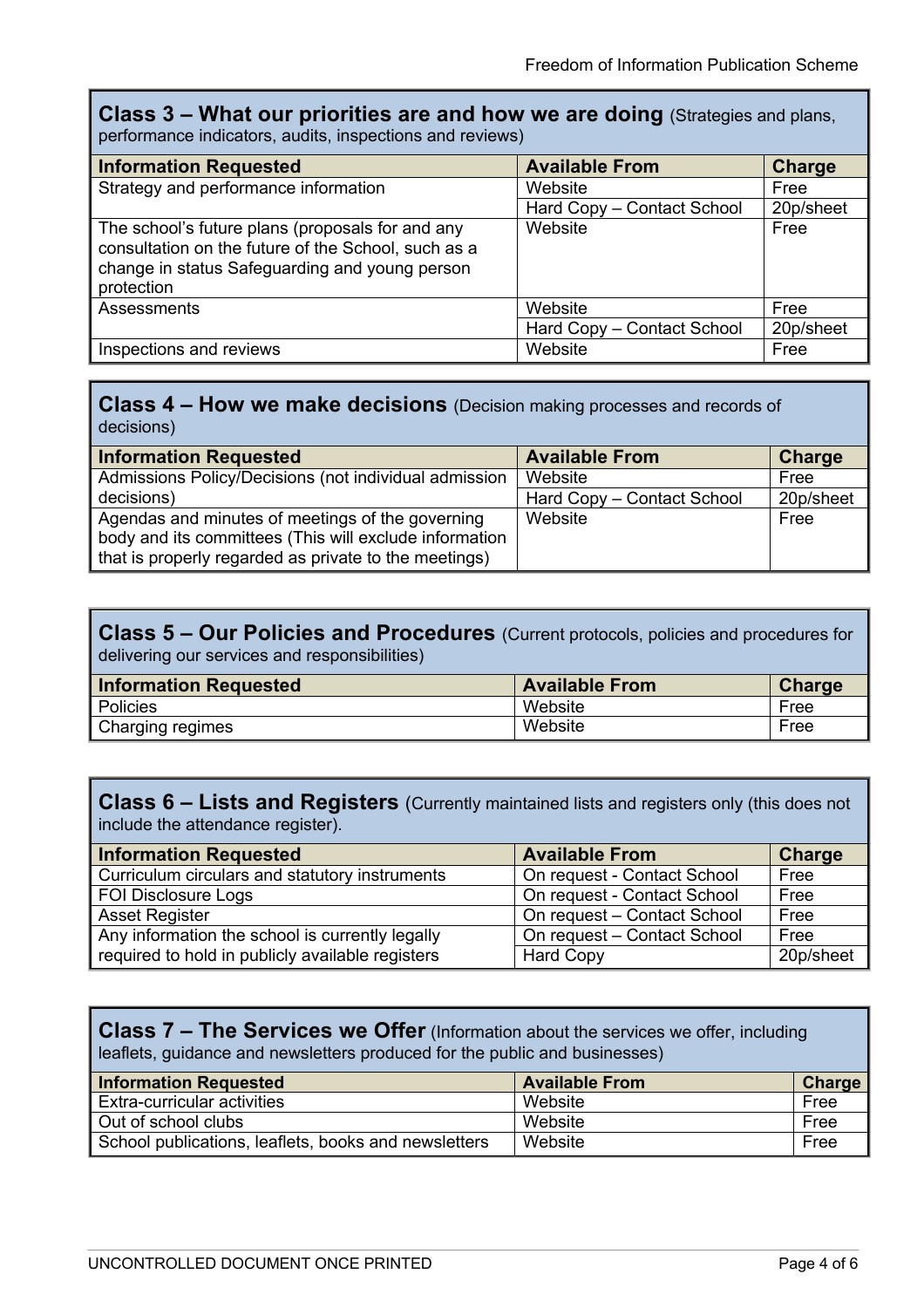The classes of information will not generally include:

- Information on the disclosure of which is prevented by law, or exempt under the Freedom of Information Act, or is otherwise properly considered to be protected from disclosure.
- Information in draft form.
- Information that is no longer readily available as it is contained in files that have been placed in archive storage, or is difficult to access for similar reasons.

#### **Charges for Information**

Information that is provided through our websites will be free of charge.

For requests made that require charges, a confirmation of payment due will be provided before the requested information is fulfilled. We reserve the right to request payment before furnishing the requestee, with the information petitioned

The time allowed for us to provide the information (20 working days) does not include the period between the issuing of the fees notice and the receipt of the payment.

| Charges may be made for:                |                                                    |  |
|-----------------------------------------|----------------------------------------------------|--|
| <b>Service</b>                          | <b>Charge</b>                                      |  |
| Photocopying/printing (black and white) | 20p/page                                           |  |
| Photocopying/printing (colour)          | 40p/page                                           |  |
| Postage                                 | Actual cost of Royal Mail Standard 2 <sup>nd</sup> |  |
|                                         | class                                              |  |
| Letters (i.e for the Home Office)       | £10 per letter/request                             |  |
| <b>Passport Applicants</b>              |                                                    |  |

#### **The method by which information published under this scheme will be made available**

Corbets Tey School will indicate clearly to the public what information is covered by this scheme and how it can be obtained.

Where it is within the capability of Corbets Tey School, information will be provided on our website. Where it is impracticable to make information available on a website or when an individual does not wish to access the information by the website, we will indicate how information can be obtained by other means and provide it by those means.

In exceptional circumstances some information may be available only by viewing in person. Where this manner is specified, contact details will be provided. An appointment to view the information will be arranged within a reasonable timescale.

Information will be provided in the language in which it is held or in such other language that is legally required. Where an authority is legally required to translate any information, it will do so.

Obligations under disability and discrimination legislation and any other legislation to provide information in other forms and formats will be adhered to when providing information in accordance with this scheme.

#### **Contact details**

### **Schools Freedom of Information Officer**

Our Freedom of information Officer can be contacted for Hard copy requests and additional questions.